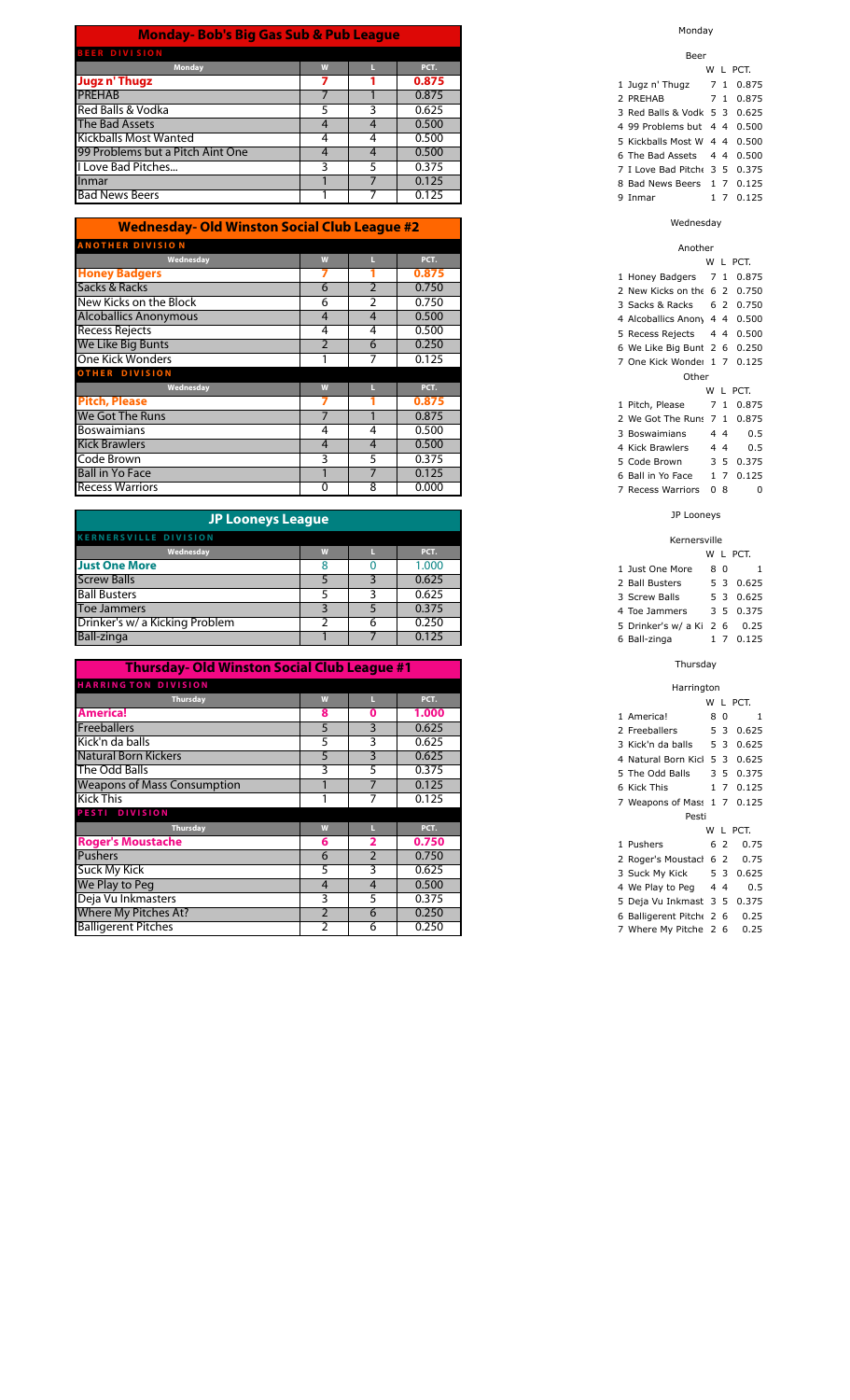| <b>Thursday- Old Winston Social Club League #1</b> |                                                                                                                                                                                                                                                                                                                                                                                                                                                                                                                                                                                                                                                                                                                                                                                                                                           |                                                                                                                                                                                                                                                                   |                                                                                                                                                                                                                                                                                                                                                                                                                                                                                                                                                                                                                                                                                                                                                             |                                                                                                                                                                                                                       |                                                                                                                                                                                                                                                                                                                                                                                                 |  |  |  |  |  |
|----------------------------------------------------|-------------------------------------------------------------------------------------------------------------------------------------------------------------------------------------------------------------------------------------------------------------------------------------------------------------------------------------------------------------------------------------------------------------------------------------------------------------------------------------------------------------------------------------------------------------------------------------------------------------------------------------------------------------------------------------------------------------------------------------------------------------------------------------------------------------------------------------------|-------------------------------------------------------------------------------------------------------------------------------------------------------------------------------------------------------------------------------------------------------------------|-------------------------------------------------------------------------------------------------------------------------------------------------------------------------------------------------------------------------------------------------------------------------------------------------------------------------------------------------------------------------------------------------------------------------------------------------------------------------------------------------------------------------------------------------------------------------------------------------------------------------------------------------------------------------------------------------------------------------------------------------------------|-----------------------------------------------------------------------------------------------------------------------------------------------------------------------------------------------------------------------|-------------------------------------------------------------------------------------------------------------------------------------------------------------------------------------------------------------------------------------------------------------------------------------------------------------------------------------------------------------------------------------------------|--|--|--|--|--|
| <b>Team</b>                                        | <b>SCORE</b>                                                                                                                                                                                                                                                                                                                                                                                                                                                                                                                                                                                                                                                                                                                                                                                                                              | Team                                                                                                                                                                                                                                                              | <b>SCORE</b>                                                                                                                                                                                                                                                                                                                                                                                                                                                                                                                                                                                                                                                                                                                                                | <b>FIELD</b>                                                                                                                                                                                                          | <b>TIME</b>                                                                                                                                                                                                                                                                                                                                                                                     |  |  |  |  |  |
| Deja Vu Inkmasters                                 | 1                                                                                                                                                                                                                                                                                                                                                                                                                                                                                                                                                                                                                                                                                                                                                                                                                                         | <b>Suck My Kick</b>                                                                                                                                                                                                                                               | 5                                                                                                                                                                                                                                                                                                                                                                                                                                                                                                                                                                                                                                                                                                                                                           | 1                                                                                                                                                                                                                     | 8:45                                                                                                                                                                                                                                                                                                                                                                                            |  |  |  |  |  |
| Kick'n da balls                                    | 5                                                                                                                                                                                                                                                                                                                                                                                                                                                                                                                                                                                                                                                                                                                                                                                                                                         | <b>Weapons of Mass Consumption</b>                                                                                                                                                                                                                                | 4                                                                                                                                                                                                                                                                                                                                                                                                                                                                                                                                                                                                                                                                                                                                                           | $\overline{\mathbf{2}}$                                                                                                                                                                                               | 9:15                                                                                                                                                                                                                                                                                                                                                                                            |  |  |  |  |  |
| <b>Freeballers</b>                                 | 3                                                                                                                                                                                                                                                                                                                                                                                                                                                                                                                                                                                                                                                                                                                                                                                                                                         | <b>Natural Born Kickers</b>                                                                                                                                                                                                                                       | $\overline{\mathbf{2}}$                                                                                                                                                                                                                                                                                                                                                                                                                                                                                                                                                                                                                                                                                                                                     | $\overline{\mathbf{2}}$                                                                                                                                                                                               | 7:35                                                                                                                                                                                                                                                                                                                                                                                            |  |  |  |  |  |
| <b>Pushers</b>                                     | 8                                                                                                                                                                                                                                                                                                                                                                                                                                                                                                                                                                                                                                                                                                                                                                                                                                         | <b>Roger's Moustache</b>                                                                                                                                                                                                                                          | 9                                                                                                                                                                                                                                                                                                                                                                                                                                                                                                                                                                                                                                                                                                                                                           | 1                                                                                                                                                                                                                     | 9:15                                                                                                                                                                                                                                                                                                                                                                                            |  |  |  |  |  |
| <b>We Play to Peg</b>                              | 1                                                                                                                                                                                                                                                                                                                                                                                                                                                                                                                                                                                                                                                                                                                                                                                                                                         | <b>Balligerent Pitches</b>                                                                                                                                                                                                                                        | $\mathbf 0$                                                                                                                                                                                                                                                                                                                                                                                                                                                                                                                                                                                                                                                                                                                                                 | 1                                                                                                                                                                                                                     | 10:00                                                                                                                                                                                                                                                                                                                                                                                           |  |  |  |  |  |
| The Odd Balls                                      | 0                                                                                                                                                                                                                                                                                                                                                                                                                                                                                                                                                                                                                                                                                                                                                                                                                                         | <b>America!</b>                                                                                                                                                                                                                                                   | 1                                                                                                                                                                                                                                                                                                                                                                                                                                                                                                                                                                                                                                                                                                                                                           | 1                                                                                                                                                                                                                     | 11:00                                                                                                                                                                                                                                                                                                                                                                                           |  |  |  |  |  |
| <b>Suck My Kick</b>                                | 12                                                                                                                                                                                                                                                                                                                                                                                                                                                                                                                                                                                                                                                                                                                                                                                                                                        | Where My Pitches At?                                                                                                                                                                                                                                              | 8                                                                                                                                                                                                                                                                                                                                                                                                                                                                                                                                                                                                                                                                                                                                                           | 1                                                                                                                                                                                                                     | 6:45                                                                                                                                                                                                                                                                                                                                                                                            |  |  |  |  |  |
| <b>Pushers</b>                                     | $\overline{7}$                                                                                                                                                                                                                                                                                                                                                                                                                                                                                                                                                                                                                                                                                                                                                                                                                            | Deja Vu Inkmasters                                                                                                                                                                                                                                                | $\overline{\mathbf{2}}$                                                                                                                                                                                                                                                                                                                                                                                                                                                                                                                                                                                                                                                                                                                                     | 1                                                                                                                                                                                                                     | 7:45                                                                                                                                                                                                                                                                                                                                                                                            |  |  |  |  |  |
| <b>Balligerent Pitches</b>                         | $\overline{\mathbf{2}}$                                                                                                                                                                                                                                                                                                                                                                                                                                                                                                                                                                                                                                                                                                                                                                                                                   | <b>Roger's Moustache</b>                                                                                                                                                                                                                                          | 18                                                                                                                                                                                                                                                                                                                                                                                                                                                                                                                                                                                                                                                                                                                                                          | $\mathbf{1}$                                                                                                                                                                                                          | 8:45                                                                                                                                                                                                                                                                                                                                                                                            |  |  |  |  |  |
| <b>America!</b>                                    | 15                                                                                                                                                                                                                                                                                                                                                                                                                                                                                                                                                                                                                                                                                                                                                                                                                                        | <b>Kick This</b>                                                                                                                                                                                                                                                  | 4                                                                                                                                                                                                                                                                                                                                                                                                                                                                                                                                                                                                                                                                                                                                                           | $\overline{2}$                                                                                                                                                                                                        | 6:45                                                                                                                                                                                                                                                                                                                                                                                            |  |  |  |  |  |
|                                                    | $\overline{2}$                                                                                                                                                                                                                                                                                                                                                                                                                                                                                                                                                                                                                                                                                                                                                                                                                            | <b>Natural Born Kickers</b>                                                                                                                                                                                                                                       | 15                                                                                                                                                                                                                                                                                                                                                                                                                                                                                                                                                                                                                                                                                                                                                          | $\overline{2}$                                                                                                                                                                                                        | 7:45                                                                                                                                                                                                                                                                                                                                                                                            |  |  |  |  |  |
| <b>Freeballers</b>                                 | $\overline{9}$                                                                                                                                                                                                                                                                                                                                                                                                                                                                                                                                                                                                                                                                                                                                                                                                                            | <b>The Odd Balls</b>                                                                                                                                                                                                                                              | $\mathbf 0$                                                                                                                                                                                                                                                                                                                                                                                                                                                                                                                                                                                                                                                                                                                                                 | $\overline{2}$                                                                                                                                                                                                        | 8:45                                                                                                                                                                                                                                                                                                                                                                                            |  |  |  |  |  |
| <b>Natural Born Kickers</b>                        | 10                                                                                                                                                                                                                                                                                                                                                                                                                                                                                                                                                                                                                                                                                                                                                                                                                                        | Pushers                                                                                                                                                                                                                                                           | 4                                                                                                                                                                                                                                                                                                                                                                                                                                                                                                                                                                                                                                                                                                                                                           | 1                                                                                                                                                                                                                     | 6:45                                                                                                                                                                                                                                                                                                                                                                                            |  |  |  |  |  |
|                                                    |                                                                                                                                                                                                                                                                                                                                                                                                                                                                                                                                                                                                                                                                                                                                                                                                                                           |                                                                                                                                                                                                                                                                   |                                                                                                                                                                                                                                                                                                                                                                                                                                                                                                                                                                                                                                                                                                                                                             |                                                                                                                                                                                                                       | 7:35                                                                                                                                                                                                                                                                                                                                                                                            |  |  |  |  |  |
|                                                    |                                                                                                                                                                                                                                                                                                                                                                                                                                                                                                                                                                                                                                                                                                                                                                                                                                           |                                                                                                                                                                                                                                                                   |                                                                                                                                                                                                                                                                                                                                                                                                                                                                                                                                                                                                                                                                                                                                                             |                                                                                                                                                                                                                       | 8:25                                                                                                                                                                                                                                                                                                                                                                                            |  |  |  |  |  |
|                                                    |                                                                                                                                                                                                                                                                                                                                                                                                                                                                                                                                                                                                                                                                                                                                                                                                                                           |                                                                                                                                                                                                                                                                   |                                                                                                                                                                                                                                                                                                                                                                                                                                                                                                                                                                                                                                                                                                                                                             |                                                                                                                                                                                                                       | 9:15                                                                                                                                                                                                                                                                                                                                                                                            |  |  |  |  |  |
|                                                    |                                                                                                                                                                                                                                                                                                                                                                                                                                                                                                                                                                                                                                                                                                                                                                                                                                           |                                                                                                                                                                                                                                                                   |                                                                                                                                                                                                                                                                                                                                                                                                                                                                                                                                                                                                                                                                                                                                                             |                                                                                                                                                                                                                       | 6:45                                                                                                                                                                                                                                                                                                                                                                                            |  |  |  |  |  |
|                                                    |                                                                                                                                                                                                                                                                                                                                                                                                                                                                                                                                                                                                                                                                                                                                                                                                                                           |                                                                                                                                                                                                                                                                   |                                                                                                                                                                                                                                                                                                                                                                                                                                                                                                                                                                                                                                                                                                                                                             |                                                                                                                                                                                                                       | 7:35                                                                                                                                                                                                                                                                                                                                                                                            |  |  |  |  |  |
|                                                    |                                                                                                                                                                                                                                                                                                                                                                                                                                                                                                                                                                                                                                                                                                                                                                                                                                           |                                                                                                                                                                                                                                                                   |                                                                                                                                                                                                                                                                                                                                                                                                                                                                                                                                                                                                                                                                                                                                                             |                                                                                                                                                                                                                       | 8:25                                                                                                                                                                                                                                                                                                                                                                                            |  |  |  |  |  |
|                                                    |                                                                                                                                                                                                                                                                                                                                                                                                                                                                                                                                                                                                                                                                                                                                                                                                                                           |                                                                                                                                                                                                                                                                   |                                                                                                                                                                                                                                                                                                                                                                                                                                                                                                                                                                                                                                                                                                                                                             |                                                                                                                                                                                                                       |                                                                                                                                                                                                                                                                                                                                                                                                 |  |  |  |  |  |
|                                                    |                                                                                                                                                                                                                                                                                                                                                                                                                                                                                                                                                                                                                                                                                                                                                                                                                                           |                                                                                                                                                                                                                                                                   |                                                                                                                                                                                                                                                                                                                                                                                                                                                                                                                                                                                                                                                                                                                                                             |                                                                                                                                                                                                                       | 6:45                                                                                                                                                                                                                                                                                                                                                                                            |  |  |  |  |  |
|                                                    |                                                                                                                                                                                                                                                                                                                                                                                                                                                                                                                                                                                                                                                                                                                                                                                                                                           |                                                                                                                                                                                                                                                                   |                                                                                                                                                                                                                                                                                                                                                                                                                                                                                                                                                                                                                                                                                                                                                             |                                                                                                                                                                                                                       | 7:45                                                                                                                                                                                                                                                                                                                                                                                            |  |  |  |  |  |
|                                                    |                                                                                                                                                                                                                                                                                                                                                                                                                                                                                                                                                                                                                                                                                                                                                                                                                                           |                                                                                                                                                                                                                                                                   |                                                                                                                                                                                                                                                                                                                                                                                                                                                                                                                                                                                                                                                                                                                                                             |                                                                                                                                                                                                                       | 8:45                                                                                                                                                                                                                                                                                                                                                                                            |  |  |  |  |  |
|                                                    |                                                                                                                                                                                                                                                                                                                                                                                                                                                                                                                                                                                                                                                                                                                                                                                                                                           |                                                                                                                                                                                                                                                                   |                                                                                                                                                                                                                                                                                                                                                                                                                                                                                                                                                                                                                                                                                                                                                             |                                                                                                                                                                                                                       | 6:45                                                                                                                                                                                                                                                                                                                                                                                            |  |  |  |  |  |
|                                                    |                                                                                                                                                                                                                                                                                                                                                                                                                                                                                                                                                                                                                                                                                                                                                                                                                                           |                                                                                                                                                                                                                                                                   |                                                                                                                                                                                                                                                                                                                                                                                                                                                                                                                                                                                                                                                                                                                                                             |                                                                                                                                                                                                                       | 7:45                                                                                                                                                                                                                                                                                                                                                                                            |  |  |  |  |  |
|                                                    |                                                                                                                                                                                                                                                                                                                                                                                                                                                                                                                                                                                                                                                                                                                                                                                                                                           |                                                                                                                                                                                                                                                                   |                                                                                                                                                                                                                                                                                                                                                                                                                                                                                                                                                                                                                                                                                                                                                             |                                                                                                                                                                                                                       | 8:45                                                                                                                                                                                                                                                                                                                                                                                            |  |  |  |  |  |
|                                                    |                                                                                                                                                                                                                                                                                                                                                                                                                                                                                                                                                                                                                                                                                                                                                                                                                                           |                                                                                                                                                                                                                                                                   |                                                                                                                                                                                                                                                                                                                                                                                                                                                                                                                                                                                                                                                                                                                                                             |                                                                                                                                                                                                                       | 6:45                                                                                                                                                                                                                                                                                                                                                                                            |  |  |  |  |  |
|                                                    | 1                                                                                                                                                                                                                                                                                                                                                                                                                                                                                                                                                                                                                                                                                                                                                                                                                                         |                                                                                                                                                                                                                                                                   | 12                                                                                                                                                                                                                                                                                                                                                                                                                                                                                                                                                                                                                                                                                                                                                          | 1                                                                                                                                                                                                                     | 7:45                                                                                                                                                                                                                                                                                                                                                                                            |  |  |  |  |  |
|                                                    | 1                                                                                                                                                                                                                                                                                                                                                                                                                                                                                                                                                                                                                                                                                                                                                                                                                                         | <b>Pushers</b>                                                                                                                                                                                                                                                    | 11                                                                                                                                                                                                                                                                                                                                                                                                                                                                                                                                                                                                                                                                                                                                                          | 1                                                                                                                                                                                                                     | 8:45                                                                                                                                                                                                                                                                                                                                                                                            |  |  |  |  |  |
| <b>Kick This</b>                                   | $\mathbf 0$                                                                                                                                                                                                                                                                                                                                                                                                                                                                                                                                                                                                                                                                                                                                                                                                                               | <b>Natural Born Kickers</b>                                                                                                                                                                                                                                       | 6                                                                                                                                                                                                                                                                                                                                                                                                                                                                                                                                                                                                                                                                                                                                                           | $\overline{\mathbf{2}}$                                                                                                                                                                                               | 6:45                                                                                                                                                                                                                                                                                                                                                                                            |  |  |  |  |  |
| Kick'n da balls                                    | 5                                                                                                                                                                                                                                                                                                                                                                                                                                                                                                                                                                                                                                                                                                                                                                                                                                         | The Odd Balls                                                                                                                                                                                                                                                     | 0                                                                                                                                                                                                                                                                                                                                                                                                                                                                                                                                                                                                                                                                                                                                                           | $\overline{\mathbf{2}}$                                                                                                                                                                                               | 7:45                                                                                                                                                                                                                                                                                                                                                                                            |  |  |  |  |  |
| <b>Weapons of Mass Consumption</b>                 | 4                                                                                                                                                                                                                                                                                                                                                                                                                                                                                                                                                                                                                                                                                                                                                                                                                                         | <b>Freeballers</b>                                                                                                                                                                                                                                                | 6                                                                                                                                                                                                                                                                                                                                                                                                                                                                                                                                                                                                                                                                                                                                                           | $\overline{\mathbf{2}}$                                                                                                                                                                                               | 8:45                                                                                                                                                                                                                                                                                                                                                                                            |  |  |  |  |  |
| Kick'n da balls                                    | $\overline{\mathbf{3}}$                                                                                                                                                                                                                                                                                                                                                                                                                                                                                                                                                                                                                                                                                                                                                                                                                   | <b>America!</b>                                                                                                                                                                                                                                                   | 4                                                                                                                                                                                                                                                                                                                                                                                                                                                                                                                                                                                                                                                                                                                                                           | $\mathbf{1}$                                                                                                                                                                                                          | 6:45                                                                                                                                                                                                                                                                                                                                                                                            |  |  |  |  |  |
| <b>Natural Born Kickers</b>                        | 11                                                                                                                                                                                                                                                                                                                                                                                                                                                                                                                                                                                                                                                                                                                                                                                                                                        | The Odd Balls                                                                                                                                                                                                                                                     | 6                                                                                                                                                                                                                                                                                                                                                                                                                                                                                                                                                                                                                                                                                                                                                           | 1                                                                                                                                                                                                                     | 7:45                                                                                                                                                                                                                                                                                                                                                                                            |  |  |  |  |  |
| <b>Kick This</b>                                   | 4                                                                                                                                                                                                                                                                                                                                                                                                                                                                                                                                                                                                                                                                                                                                                                                                                                         |                                                                                                                                                                                                                                                                   | 15                                                                                                                                                                                                                                                                                                                                                                                                                                                                                                                                                                                                                                                                                                                                                          | 1                                                                                                                                                                                                                     | 8:45                                                                                                                                                                                                                                                                                                                                                                                            |  |  |  |  |  |
|                                                    |                                                                                                                                                                                                                                                                                                                                                                                                                                                                                                                                                                                                                                                                                                                                                                                                                                           |                                                                                                                                                                                                                                                                   |                                                                                                                                                                                                                                                                                                                                                                                                                                                                                                                                                                                                                                                                                                                                                             |                                                                                                                                                                                                                       | 6:45                                                                                                                                                                                                                                                                                                                                                                                            |  |  |  |  |  |
|                                                    |                                                                                                                                                                                                                                                                                                                                                                                                                                                                                                                                                                                                                                                                                                                                                                                                                                           |                                                                                                                                                                                                                                                                   |                                                                                                                                                                                                                                                                                                                                                                                                                                                                                                                                                                                                                                                                                                                                                             |                                                                                                                                                                                                                       | 7:45                                                                                                                                                                                                                                                                                                                                                                                            |  |  |  |  |  |
|                                                    |                                                                                                                                                                                                                                                                                                                                                                                                                                                                                                                                                                                                                                                                                                                                                                                                                                           |                                                                                                                                                                                                                                                                   |                                                                                                                                                                                                                                                                                                                                                                                                                                                                                                                                                                                                                                                                                                                                                             |                                                                                                                                                                                                                       | 8:45                                                                                                                                                                                                                                                                                                                                                                                            |  |  |  |  |  |
|                                                    |                                                                                                                                                                                                                                                                                                                                                                                                                                                                                                                                                                                                                                                                                                                                                                                                                                           |                                                                                                                                                                                                                                                                   |                                                                                                                                                                                                                                                                                                                                                                                                                                                                                                                                                                                                                                                                                                                                                             |                                                                                                                                                                                                                       | 6:45                                                                                                                                                                                                                                                                                                                                                                                            |  |  |  |  |  |
|                                                    |                                                                                                                                                                                                                                                                                                                                                                                                                                                                                                                                                                                                                                                                                                                                                                                                                                           |                                                                                                                                                                                                                                                                   |                                                                                                                                                                                                                                                                                                                                                                                                                                                                                                                                                                                                                                                                                                                                                             |                                                                                                                                                                                                                       | 7:35                                                                                                                                                                                                                                                                                                                                                                                            |  |  |  |  |  |
|                                                    |                                                                                                                                                                                                                                                                                                                                                                                                                                                                                                                                                                                                                                                                                                                                                                                                                                           |                                                                                                                                                                                                                                                                   |                                                                                                                                                                                                                                                                                                                                                                                                                                                                                                                                                                                                                                                                                                                                                             |                                                                                                                                                                                                                       | 8:25                                                                                                                                                                                                                                                                                                                                                                                            |  |  |  |  |  |
|                                                    |                                                                                                                                                                                                                                                                                                                                                                                                                                                                                                                                                                                                                                                                                                                                                                                                                                           |                                                                                                                                                                                                                                                                   |                                                                                                                                                                                                                                                                                                                                                                                                                                                                                                                                                                                                                                                                                                                                                             |                                                                                                                                                                                                                       | 9:15                                                                                                                                                                                                                                                                                                                                                                                            |  |  |  |  |  |
|                                                    |                                                                                                                                                                                                                                                                                                                                                                                                                                                                                                                                                                                                                                                                                                                                                                                                                                           |                                                                                                                                                                                                                                                                   |                                                                                                                                                                                                                                                                                                                                                                                                                                                                                                                                                                                                                                                                                                                                                             |                                                                                                                                                                                                                       | 6:45                                                                                                                                                                                                                                                                                                                                                                                            |  |  |  |  |  |
|                                                    |                                                                                                                                                                                                                                                                                                                                                                                                                                                                                                                                                                                                                                                                                                                                                                                                                                           |                                                                                                                                                                                                                                                                   |                                                                                                                                                                                                                                                                                                                                                                                                                                                                                                                                                                                                                                                                                                                                                             |                                                                                                                                                                                                                       | 8:25                                                                                                                                                                                                                                                                                                                                                                                            |  |  |  |  |  |
|                                                    |                                                                                                                                                                                                                                                                                                                                                                                                                                                                                                                                                                                                                                                                                                                                                                                                                                           |                                                                                                                                                                                                                                                                   |                                                                                                                                                                                                                                                                                                                                                                                                                                                                                                                                                                                                                                                                                                                                                             |                                                                                                                                                                                                                       | 9:15                                                                                                                                                                                                                                                                                                                                                                                            |  |  |  |  |  |
|                                                    |                                                                                                                                                                                                                                                                                                                                                                                                                                                                                                                                                                                                                                                                                                                                                                                                                                           |                                                                                                                                                                                                                                                                   |                                                                                                                                                                                                                                                                                                                                                                                                                                                                                                                                                                                                                                                                                                                                                             |                                                                                                                                                                                                                       |                                                                                                                                                                                                                                                                                                                                                                                                 |  |  |  |  |  |
|                                                    |                                                                                                                                                                                                                                                                                                                                                                                                                                                                                                                                                                                                                                                                                                                                                                                                                                           |                                                                                                                                                                                                                                                                   |                                                                                                                                                                                                                                                                                                                                                                                                                                                                                                                                                                                                                                                                                                                                                             |                                                                                                                                                                                                                       | 6:45                                                                                                                                                                                                                                                                                                                                                                                            |  |  |  |  |  |
|                                                    |                                                                                                                                                                                                                                                                                                                                                                                                                                                                                                                                                                                                                                                                                                                                                                                                                                           |                                                                                                                                                                                                                                                                   |                                                                                                                                                                                                                                                                                                                                                                                                                                                                                                                                                                                                                                                                                                                                                             |                                                                                                                                                                                                                       | 7:45                                                                                                                                                                                                                                                                                                                                                                                            |  |  |  |  |  |
|                                                    |                                                                                                                                                                                                                                                                                                                                                                                                                                                                                                                                                                                                                                                                                                                                                                                                                                           |                                                                                                                                                                                                                                                                   |                                                                                                                                                                                                                                                                                                                                                                                                                                                                                                                                                                                                                                                                                                                                                             |                                                                                                                                                                                                                       | 8:45                                                                                                                                                                                                                                                                                                                                                                                            |  |  |  |  |  |
|                                                    |                                                                                                                                                                                                                                                                                                                                                                                                                                                                                                                                                                                                                                                                                                                                                                                                                                           |                                                                                                                                                                                                                                                                   |                                                                                                                                                                                                                                                                                                                                                                                                                                                                                                                                                                                                                                                                                                                                                             |                                                                                                                                                                                                                       | 6:45                                                                                                                                                                                                                                                                                                                                                                                            |  |  |  |  |  |
|                                                    | $\mathbf 0$                                                                                                                                                                                                                                                                                                                                                                                                                                                                                                                                                                                                                                                                                                                                                                                                                               |                                                                                                                                                                                                                                                                   | 1                                                                                                                                                                                                                                                                                                                                                                                                                                                                                                                                                                                                                                                                                                                                                           | 1                                                                                                                                                                                                                     | 12:00                                                                                                                                                                                                                                                                                                                                                                                           |  |  |  |  |  |
|                                                    | 9                                                                                                                                                                                                                                                                                                                                                                                                                                                                                                                                                                                                                                                                                                                                                                                                                                         |                                                                                                                                                                                                                                                                   | 3                                                                                                                                                                                                                                                                                                                                                                                                                                                                                                                                                                                                                                                                                                                                                           | $\overline{\mathbf{2}}$                                                                                                                                                                                               | 11:00                                                                                                                                                                                                                                                                                                                                                                                           |  |  |  |  |  |
| <b>Kick This</b>                                   | 0                                                                                                                                                                                                                                                                                                                                                                                                                                                                                                                                                                                                                                                                                                                                                                                                                                         |                                                                                                                                                                                                                                                                   | 13                                                                                                                                                                                                                                                                                                                                                                                                                                                                                                                                                                                                                                                                                                                                                          | 1                                                                                                                                                                                                                     | 6:45                                                                                                                                                                                                                                                                                                                                                                                            |  |  |  |  |  |
|                                                    | 5                                                                                                                                                                                                                                                                                                                                                                                                                                                                                                                                                                                                                                                                                                                                                                                                                                         | <b>Weapons of Mass Consumption</b>                                                                                                                                                                                                                                | 3                                                                                                                                                                                                                                                                                                                                                                                                                                                                                                                                                                                                                                                                                                                                                           | 1                                                                                                                                                                                                                     | 7:45                                                                                                                                                                                                                                                                                                                                                                                            |  |  |  |  |  |
| Natural Born Kickers                               | $\overline{\mathbf{2}}$                                                                                                                                                                                                                                                                                                                                                                                                                                                                                                                                                                                                                                                                                                                                                                                                                   | <b>America!</b>                                                                                                                                                                                                                                                   | 7                                                                                                                                                                                                                                                                                                                                                                                                                                                                                                                                                                                                                                                                                                                                                           | 1                                                                                                                                                                                                                     | 8:45                                                                                                                                                                                                                                                                                                                                                                                            |  |  |  |  |  |
| Where My Pitches At?                               | 4                                                                                                                                                                                                                                                                                                                                                                                                                                                                                                                                                                                                                                                                                                                                                                                                                                         | <b>We Play to Peg</b>                                                                                                                                                                                                                                             | 5                                                                                                                                                                                                                                                                                                                                                                                                                                                                                                                                                                                                                                                                                                                                                           | $\overline{\mathbf{2}}$                                                                                                                                                                                               | 6:45                                                                                                                                                                                                                                                                                                                                                                                            |  |  |  |  |  |
| Deja Vu Inkmasters                                 | 6                                                                                                                                                                                                                                                                                                                                                                                                                                                                                                                                                                                                                                                                                                                                                                                                                                         | <b>Balligerent Pitches</b>                                                                                                                                                                                                                                        | 5                                                                                                                                                                                                                                                                                                                                                                                                                                                                                                                                                                                                                                                                                                                                                           | $\overline{\mathbf{2}}$                                                                                                                                                                                               | 7:45                                                                                                                                                                                                                                                                                                                                                                                            |  |  |  |  |  |
| <b>Roger's Moustache</b>                           | 7                                                                                                                                                                                                                                                                                                                                                                                                                                                                                                                                                                                                                                                                                                                                                                                                                                         | <b>Suck My Kick</b>                                                                                                                                                                                                                                               | 0                                                                                                                                                                                                                                                                                                                                                                                                                                                                                                                                                                                                                                                                                                                                                           | $\overline{\mathbf{2}}$                                                                                                                                                                                               | 8:45                                                                                                                                                                                                                                                                                                                                                                                            |  |  |  |  |  |
|                                                    |                                                                                                                                                                                                                                                                                                                                                                                                                                                                                                                                                                                                                                                                                                                                                                                                                                           |                                                                                                                                                                                                                                                                   |                                                                                                                                                                                                                                                                                                                                                                                                                                                                                                                                                                                                                                                                                                                                                             |                                                                                                                                                                                                                       |                                                                                                                                                                                                                                                                                                                                                                                                 |  |  |  |  |  |
|                                                    | <b>Weapons of Mass Consumption</b><br><b>Weapons of Mass Consumption</b><br><b>America!</b><br><b>The Odd Balls</b><br>Freeballers<br>Kick'n da balls<br><b>Kick This</b><br><b>Weapons of Mass Consumption</b><br><b>Natural Born Kickers</b><br><b>America!</b><br><b>Suck My Kick</b><br><b>Balligerent Pitches</b><br><b>Roger's Moustache</b><br><b>We Play to Peg</b><br>Where My Pitches At?<br><b>Balligerent Pitches</b><br>Where My Pitches At?<br><b>Roger's Moustache</b><br>We Play to Peg<br>We Play to Peg<br><b>Suck My Kick</b><br><b>Natural Born Kickers</b><br>Deja Vu Inkmasters<br><b>Weapons of Mass Consumption</b><br><b>Pushers</b><br><b>Kick This</b><br><b>America!</b><br><b>Freeballers</b><br><b>Deja Vu Inkmasters</b><br><b>Pushers</b><br>The Odd Balls<br><b>Suck My Kick</b><br><b>The Odd Balls</b> | 2<br>3<br>8<br>1<br>2<br>3<br>$\overline{7}$<br>4<br>3<br>$\overline{5}$<br>5<br>11<br>5<br>4<br>$6\phantom{1}6$<br>$\overline{2}$<br>2<br>$\overline{\mathbf{2}}$<br>4<br>$\pmb{0}$<br>5<br>5<br>$\overline{2}$<br>15<br>$\overline{7}$<br>$\boldsymbol{6}$<br>1 | <b>We Play to Peg</b><br>Roger's Moustache<br>Where My Pitches At?<br><b>Suck My Kick</b><br><b>Balligerent Pitches</b><br><b>Deja Vu Inkmasters</b><br><b>Kick This</b><br>Kick'n da balls<br>Freeballers<br><b>Pushers</b><br><b>Where My Pitches At?</b><br>We Play to Peg<br>Deja Vu Inkmasters<br><b>Roger's Moustache</b><br><b>Freeballers</b><br><b>Pushers</b><br>Deja Vu Inkmasters<br><b>Suck My Kick</b><br>Kick'n da balls<br><b>America!</b><br>Roger's Moustache<br><b>The Odd Balls</b><br><b>Balligerent Pitches</b><br>Freeballers<br><b>Where My Pitches At?</b><br><b>Weapons of Mass Consumption</b><br>Kick'n da balls<br>Where My Pitches At?<br>We Play to Peg<br><b>Kick This</b><br><b>Balligerent Pitches</b><br>Kick'n da balls | 3<br>$\mathbf{2}$<br>4<br>3<br>3<br>10<br>$\mathbf{2}$<br>6<br>$\overline{\mathbf{2}}$<br>7<br>12<br>1<br>4<br>12<br>1<br>5<br>6<br>4<br>3<br>1<br>6<br>1<br>9<br>$\overline{\mathbf{2}}$<br>4<br>$\overline{2}$<br>0 | 1<br>1<br>1<br>$\overline{\mathbf{2}}$<br>$\overline{\mathbf{2}}$<br>$\overline{\mathbf{2}}$<br>1<br>1<br>1<br>$\overline{2}$<br>$\overline{2}$<br>$\overline{2}$<br>1<br>$\overline{2}$<br>$\overline{\mathbf{2}}$<br>$\overline{\mathbf{2}}$<br>1<br>1<br>1<br>1<br>$\overline{\mathbf{2}}$<br>$\overline{\mathbf{2}}$<br>$\overline{\mathbf{2}}$<br>1<br>1<br>$\mathbf{1}$<br>$\overline{2}$ |  |  |  |  |  |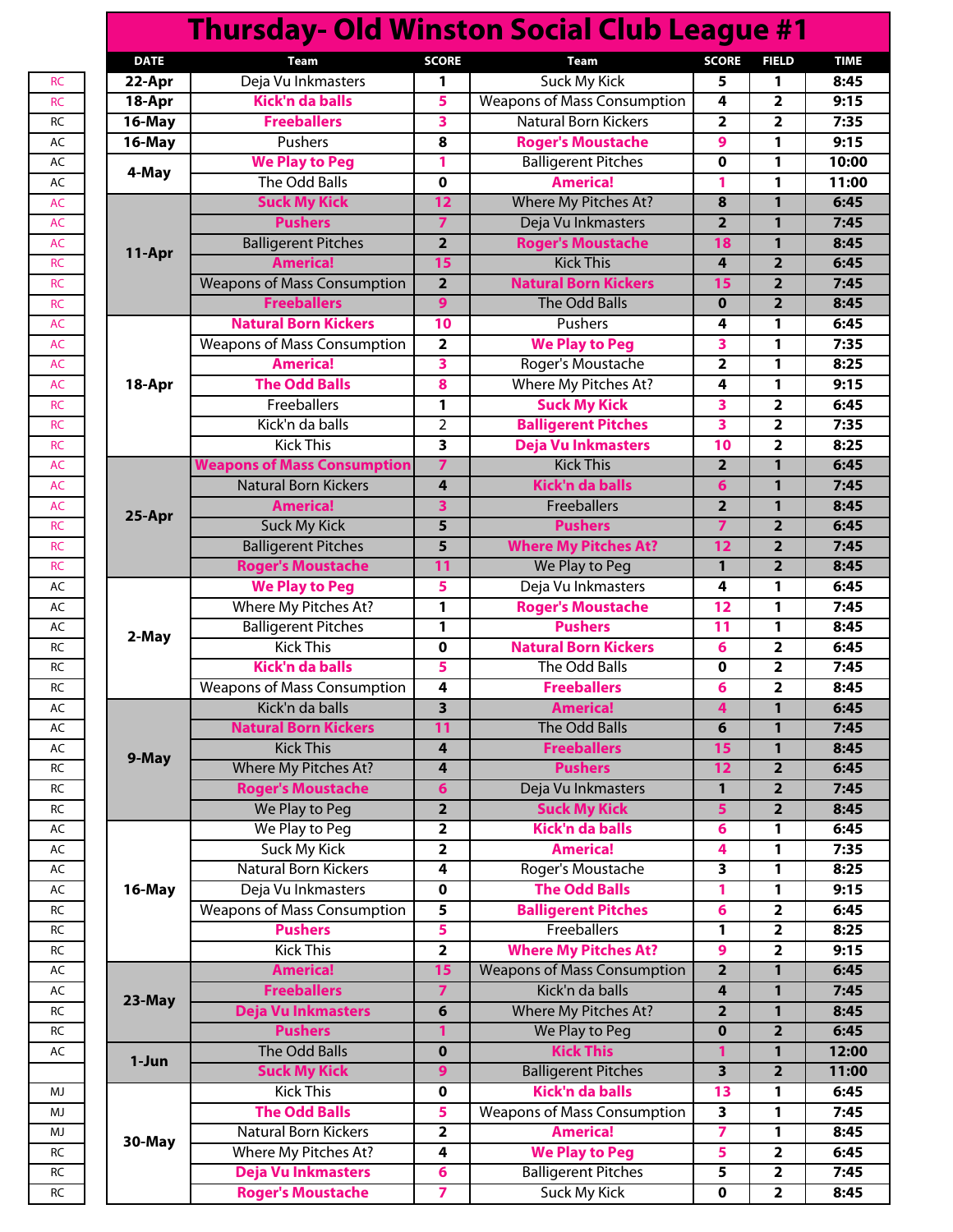|             |                               |                         | <b>Wednesday- Old Winston Social Club League #2</b> |                         |                         |  |
|-------------|-------------------------------|-------------------------|-----------------------------------------------------|-------------------------|-------------------------|--|
| <b>DATE</b> | Team                          | <b>SCORE</b>            | Team                                                | <b>SCORE</b>            | <b>FIELD</b>            |  |
|             | <b>Sacks &amp; Racks</b>      | 10                      | New Kicks on the Block                              | 4                       | 1                       |  |
|             | <b>Boswaimians</b>            | 11                      | <b>Ball in Yo Face</b>                              | $\mathbf{1}$            | 1                       |  |
|             | <b>Kick Brawlers</b>          | $\boldsymbol{9}$        | Code Brown                                          | $\overline{2}$          | 1                       |  |
| 3-Apr       | <b>Alcoballics Anonymous</b>  | 16                      | Recess Rejects                                      | $\overline{\mathbf{3}}$ | $\overline{2}$          |  |
|             | <b>We Like Big Bunts</b>      | 16                      | <b>One Kick Wonders</b>                             | 3                       | $\overline{2}$          |  |
|             | <b>Pitch, Please</b>          | 10                      | <b>Recess Warriors</b>                              | $\overline{\mathbf{2}}$ | $\overline{\mathbf{2}}$ |  |
|             | <b>Recess Rejects</b>         | $\mathbf{1}$            | <b>Honey Badgers</b>                                | $\overline{9}$          | 1                       |  |
|             | <b>Alcoballics Anonymous</b>  | 4                       | <b>New Kicks on the Block</b>                       | $6\phantom{1}$          | $\mathbf{1}$            |  |
|             | We Like Big Bunts             | $\overline{2}$          | <b>Sacks &amp; Racks</b>                            | 9                       | 1                       |  |
| 10-Apr      | <b>Pitch, Please</b>          | $6\overline{6}$         | <b>Ball in Yo Face</b>                              | $\overline{5}$          | $\overline{2}$          |  |
|             | <b>Recess Warriors</b>        | $\mathbf{0}$            | <b>We Got The Runs</b>                              | $\overline{21}$         | $\overline{2}$          |  |
|             | <b>Kick Brawlers</b>          | $\overline{2}$          | <b>Boswaimians</b>                                  | $\overline{9}$          | $\overline{2}$          |  |
|             | <b>Kick Brawlers</b>          | 6                       | <b>Alcoballics Anonymous</b>                        | 8                       | 1                       |  |
|             | <b>Recess Warriors</b>        | 4                       | <b>One Kick Wonders</b>                             | 5                       | 1                       |  |
|             | <b>We Got The Runs</b>        | 10                      | We Like Big Bunts                                   | 1                       | 1                       |  |
| 17-Apr      | <b>Boswaimians</b>            | $\overline{2}$          | <b>New Kicks on the Block</b>                       | 4                       | 1                       |  |
|             | <b>Ball in Yo Face</b>        | 3                       | <b>Sacks &amp; Racks</b>                            | 4                       | $\overline{\mathbf{2}}$ |  |
|             | Pitch, Please                 | $\overline{2}$          | <b>Honey Badgers</b>                                | 4                       | $\overline{2}$          |  |
|             | Code Brown                    | 4                       | <b>Recess Rejects</b>                               | 8                       | $\overline{2}$          |  |
|             | <b>Recess Warriors</b>        | $\mathbf 0$             | <b>Ball in Yo Face</b>                              | 3                       | $\mathbf{1}$            |  |
|             | <b>Pitch, Please</b>          | 15                      | <b>Kick Brawlers</b>                                | 1                       | $\mathbf{1}$            |  |
|             | <b>We Got The Runs</b>        | 12                      | <b>Code Brown</b>                                   | 4                       | $\mathbf{1}$            |  |
| 24-Apr      | <b>Alcoballics Anonymous</b>  | $\mathbf{1}$            | <b>We Like Big Bunts</b>                            | 3                       | $\overline{2}$          |  |
|             | <b>Recess Rejects</b>         | $\mathbf 0$             | <b>New Kicks on the Block</b>                       | $\overline{\mathbf{3}}$ | $\overline{2}$          |  |
|             | <b>Honey Badgers</b>          | 11                      | <b>One Kick Wonders</b>                             | $\mathbf{1}$            | $\overline{2}$          |  |
|             | <b>Recess Rejects</b>         | 4                       | We Like Big Bunts                                   | 1                       | 1                       |  |
|             | <b>One Kick Wonders</b>       | $\mathbf{1}$            | <b>Sacks &amp; Racks</b>                            | 17                      | 1                       |  |
|             | New Kicks on the Block        | $\overline{2}$          | <b>Honey Badgers</b>                                | 6                       | 1                       |  |
| 1-May       | Code Brown                    | $\mathbf 0$             | <b>Boswaimians</b>                                  | 1                       | $\overline{2}$          |  |
|             | <b>Ball in Yo Face</b>        | 1                       | <b>We Got The Runs</b>                              | 16                      | $\overline{2}$          |  |
|             | <b>Recess Warriors</b>        | 3                       | <b>Kick Brawlers</b>                                | 6                       | $\overline{\mathbf{2}}$ |  |
|             | <b>We Got The Runs</b>        | 10                      | <b>Boswaimians</b>                                  | $\mathbf 0$             | $\mathbf{1}$            |  |
|             | <b>Code Brown</b>             | $\overline{\mathbf{3}}$ | <b>Pitch, Please</b>                                | 4                       | 1                       |  |
|             | <b>Ball in Yo Face</b>        | $\mathbf{1}$            | <b>Kick Brawlers</b>                                | 6                       | $\mathbf{1}$            |  |
| 8-May       | <b>Honey Badgers</b>          | 5                       | Sacks & Racks                                       | 1                       | $\overline{2}$          |  |
|             | <b>New Kicks on the Block</b> | 7                       | We Like Big Bunts                                   | 4                       | $\overline{2}$          |  |
|             | <b>One Kick Wonders</b>       | $\mathbf{1}$            | <b>Alcoballics Anonymous</b>                        | 17                      | $\overline{2}$          |  |
|             | <b>One Kick Wonders</b>       | 5                       | <b>Code Brown</b>                                   | 11                      | 1                       |  |
|             | <b>We Got The Runs</b>        | 6                       | <b>Honey Badgers</b>                                | $\overline{2}$          | 1                       |  |
|             | <b>Sacks &amp; Racks</b>      | $\overline{12}$         | <b>Boswaimians</b>                                  | 11                      | 1                       |  |
| 15-May      | <b>Alcoballics Anonymous</b>  | 1                       | <b>Pitch, Please</b>                                | 10                      | $\overline{\mathbf{2}}$ |  |
|             | <b>Recess Warriors</b>        | $\overline{\mathbf{2}}$ | <b>Recess Rejects</b>                               | 3                       | $\overline{\mathbf{2}}$ |  |
|             | We Like Big Bunts             | $\pmb{0}$               | <b>Kick Brawlers</b>                                | 7                       | $\overline{2}$          |  |
|             | <b>Ball in Yo Face</b>        | $\overline{\mathbf{2}}$ | <b>New Kicks on the Block</b>                       | 3                       | $\overline{\mathbf{2}}$ |  |
|             | We Like Big Bunts             | $5\phantom{1}$          | <b>Honey Badgers</b>                                | 6                       | $\mathbf{1}$            |  |
|             | Sacks & Racks                 | $\overline{2}$          | <b>Alcoballics Anonymous</b>                        | $\overline{6}$          | $\mathbf{1}$            |  |
|             | <b>One Kick Wonders</b>       | 1                       | <b>Recess Rejects</b>                               | 11                      | $\mathbf{1}$            |  |
| 22-May      | <b>Kick Brawlers</b>          | $\overline{2}$          | <b>We Got The Runs</b>                              | 6                       | $\overline{2}$          |  |
|             | <b>Boswaimians</b>            | $\overline{\mathbf{5}}$ | <b>Pitch, Please</b>                                | 8                       | $\overline{2}$          |  |
|             | <b>Code Brown</b>             | 3                       | <b>Recess Warriors</b>                              | $\overline{\mathbf{2}}$ | $\overline{2}$          |  |
|             | We Got The Runs               | 5                       | <b>Pitch, Please</b>                                | 6                       | 1                       |  |
|             | <b>Boswaimians</b>            | $\overline{13}$         | <b>Recess Warriors</b>                              | $\mathbf 0$             | 1                       |  |
|             | <b>Ball in Yo Face</b>        | 5                       | <b>Code Brown</b>                                   | 8                       | 1                       |  |
| 29-May      | <b>Honey Badgers</b>          | 11                      | <b>Alcoballics Anonymous</b>                        | 1                       | $\overline{\mathbf{2}}$ |  |
|             |                               |                         |                                                     |                         |                         |  |
|             | <b>Sacks &amp; Racks</b>      | $6\phantom{1}6$         | <b>Recess Rejects</b>                               | 2                       | $\overline{2}$          |  |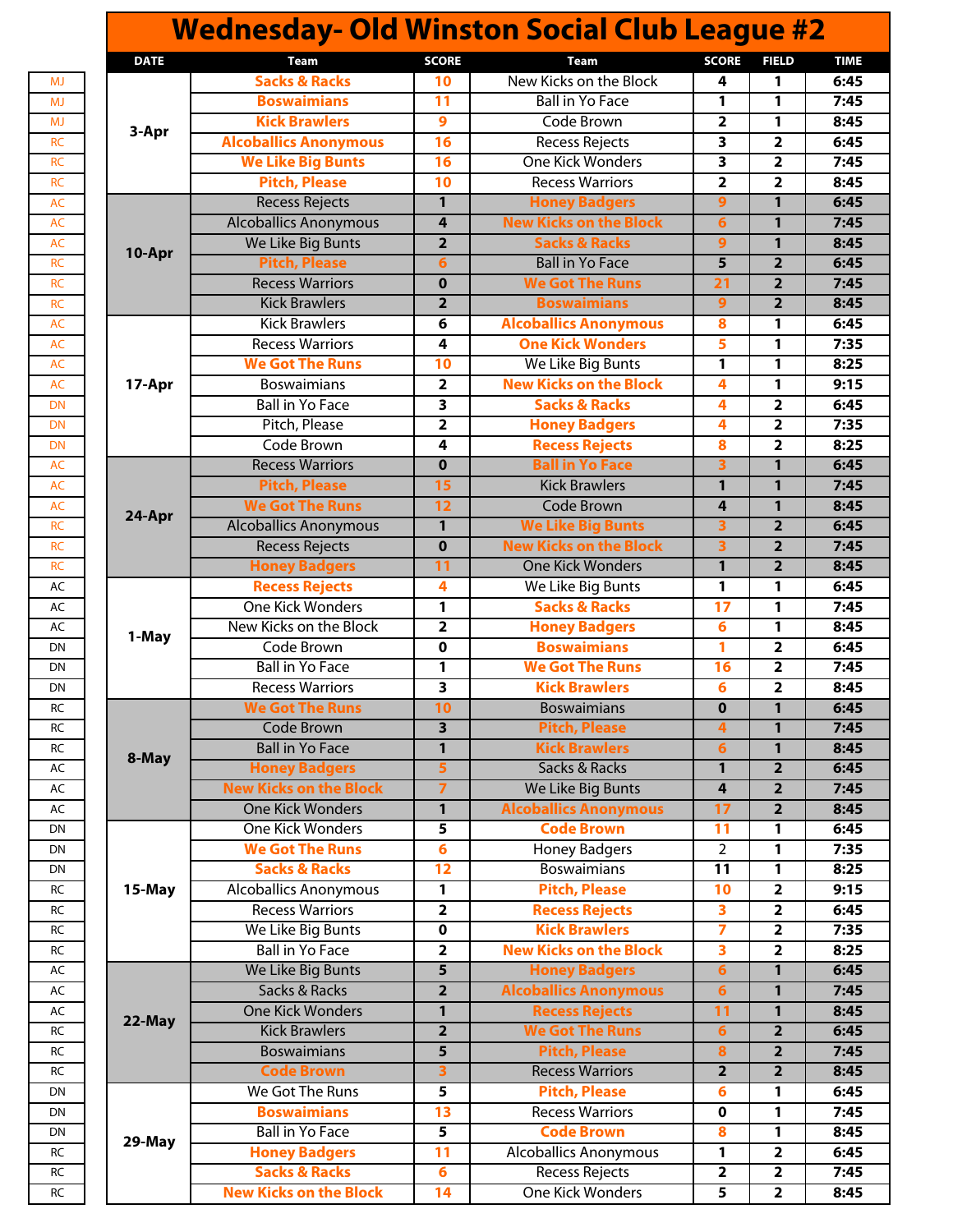|                       |                                  |                         | <b>Monday-Bob's Big Gas Subs &amp; Pub League</b> |                         |                         |
|-----------------------|----------------------------------|-------------------------|---------------------------------------------------|-------------------------|-------------------------|
| <b>DATE</b>           | <b>Team</b>                      | SCORE                   | <b>Team</b>                                       | <b>SCORE</b>            | <b>FIELD</b>            |
|                       | <b>The Bad Assets</b>            | 5                       | <b>Kickballs Most Wanted</b>                      | $\overline{2}$          | 1                       |
|                       | <b>Bad News Beers</b>            | 7                       | I Love Bad Pitches                                | 5                       | 1                       |
|                       |                                  |                         |                                                   |                         |                         |
| 1-Apr                 | Inmar                            | $\overline{2}$          | 99 Problems but a Pitch Aint One                  | 13                      | $\overline{2}$          |
|                       | PREHAB                           | 0                       | <b>Jugzn' Thugz</b>                               | $\mathbf{1}$            | $\overline{\mathbf{2}}$ |
|                       |                                  |                         |                                                   |                         |                         |
|                       | <b>Bad News Beers</b>            | $\overline{2}$          | <b>Red Balls &amp; Vodka</b>                      | 13                      | 1                       |
|                       | <b>Bad News Beers</b>            | 8                       | <b>The Bad Assets</b>                             | 10                      | 1                       |
|                       |                                  |                         |                                                   |                         |                         |
| 8-Apr                 | 99 Problems but a Pitch Aint One | $\overline{2}$          | <b>Jugzn' Thugz</b>                               | 9                       | $\overline{2}$          |
|                       | <b>Kickballs Most Wanted</b>     | $6\overline{6}$         | I Love Bad Pitches                                | 5                       | $\overline{2}$          |
|                       |                                  |                         |                                                   |                         |                         |
|                       | Inmar                            | 1                       | <b>PREHAB</b>                                     | 15                      | $\overline{2}$          |
|                       | Inmar                            | 1                       | <b>Jugzn' Thugz</b>                               | $\overline{ }$          | 1                       |
|                       | Inmar                            | $\overline{ }$          | <b>Bad News Beers</b>                             | 6                       | 1                       |
| 15-Apr                | <b>PREHAB</b>                    | 5                       | The Bad Assets                                    | $\mathbf{1}$            | 1                       |
|                       | <b>Red Balls &amp; Vodka</b>     | 4                       | I Love Bad Pitches                                | $\overline{2}$          | $\overline{2}$          |
|                       | 99 Problems but a Pitch Aint One | $\overline{\mathbf{2}}$ | <b>Kickballs Most Wanted</b>                      | 10                      | $\overline{2}$          |
|                       |                                  |                         |                                                   |                         |                         |
|                       | Inmar                            | $\mathbf 0$             | <b>I Love Bad Pitches</b>                         | $\overline{\mathbf{3}}$ | 1                       |
|                       | <b>The Bad Assets</b>            | $\overline{2}$          | Jugz n' Thugz                                     | $\mathbf 0$             | $\mathbf{1}$            |
|                       |                                  |                         |                                                   |                         |                         |
| 22-Apr                | <b>Red Balls &amp; Vodka</b>     | 4                       | <b>Kickballs Most Wanted</b>                      | $\overline{\mathbf{3}}$ | $\overline{2}$          |
|                       | <b>Red Balls &amp; Vodka</b>     | $\mathbf{0}$            | 99 Problems but a Pitch Aint One                  | $\overline{2}$          | $\overline{2}$          |
|                       | <b>Bad News Beers</b>            | $\bf{0}$                | <b>PREHAB</b>                                     | 8                       | $\overline{2}$          |
|                       |                                  |                         |                                                   |                         |                         |
|                       | <b>Jugzn' Thugz</b>              | 1                       | <b>Kickballs Most Wanted</b>                      | $\mathbf 0$             | $\mathbf{1}$            |
|                       | I Love Bad Pitches               | 11                      | <b>PREHAB</b>                                     | 2                       |                         |
| Saturday,             | 99 Problems but a Pitch Aint One | 5                       | <b>PREHAB</b>                                     | 6                       | $\mathbf{1}$            |
| May 18th              | The Bad Assets                   | 1                       | <b>Red Balls &amp; Vodka</b>                      | $\overline{3}$          |                         |
|                       | <b>Bad News Beers</b>            | $\mathbf 0$             | 99 Problems but a Pitch Aint One                  | $\mathbf{1}$            | $\mathbf{1}$            |
|                       |                                  |                         |                                                   |                         |                         |
|                       | I Love Bad Pitches               | 5                       | 99 Problems but a Pitch Aint One                  | 0                       | 1                       |
|                       | <b>PREHAB</b>                    | 3                       | <b>Kickballs Most Wanted</b>                      | $\mathbf{1}$            | 1                       |
|                       | <b>Kickballs Most Wanted</b>     | 6                       | <b>Bad News Beers</b>                             | $\mathbf{1}$            | 1                       |
| 13-May                | <b>Jugzn' Thugz</b>              | 3                       | Red Balls & Vodka                                 | $\mathbf{1}$            | $\overline{\mathbf{2}}$ |
|                       | <b>The Bad Assets</b>            | 1                       | Inmar                                             | 0                       | $\overline{\mathbf{2}}$ |
|                       | <b>Red Balls &amp; Vodka</b>     | 1                       | Inmar                                             | 0                       | $\overline{2}$          |
|                       | <b>Jugzn' Thugz</b>              | 1                       | <b>Bad News Beers</b>                             | $\mathbf 0$             | 1                       |
|                       | I Love Bad Pitches               | $\mathbf{1}$            | <b>Jugzn' Thugz</b>                               | 14                      | 1                       |
|                       | <b>PREHAB</b>                    | 4                       | <b>Red Balls &amp; Vodka</b>                      | $\overline{2}$          | $\mathbf{1}$            |
|                       |                                  |                         |                                                   |                         |                         |
| 27-May                |                                  |                         |                                                   |                         |                         |
|                       |                                  |                         |                                                   |                         |                         |
|                       |                                  |                         |                                                   |                         |                         |
|                       |                                  |                         |                                                   |                         |                         |
|                       | <b>I Love Bad Pitches</b>        | 1                       | The Bad Assets                                    | $\mathbf 0$             | 1                       |
|                       | 99 Problems but a Pitch Aint One | 1                       | The Bad Assets                                    | $\mathbf{0}$            | 1                       |
|                       |                                  |                         |                                                   |                         |                         |
| Saturday,<br>June 1st | <b>Kickballs Most Wanted</b>     | 1                       | Inmar                                             | $\mathbf{0}$            | $\overline{2}$          |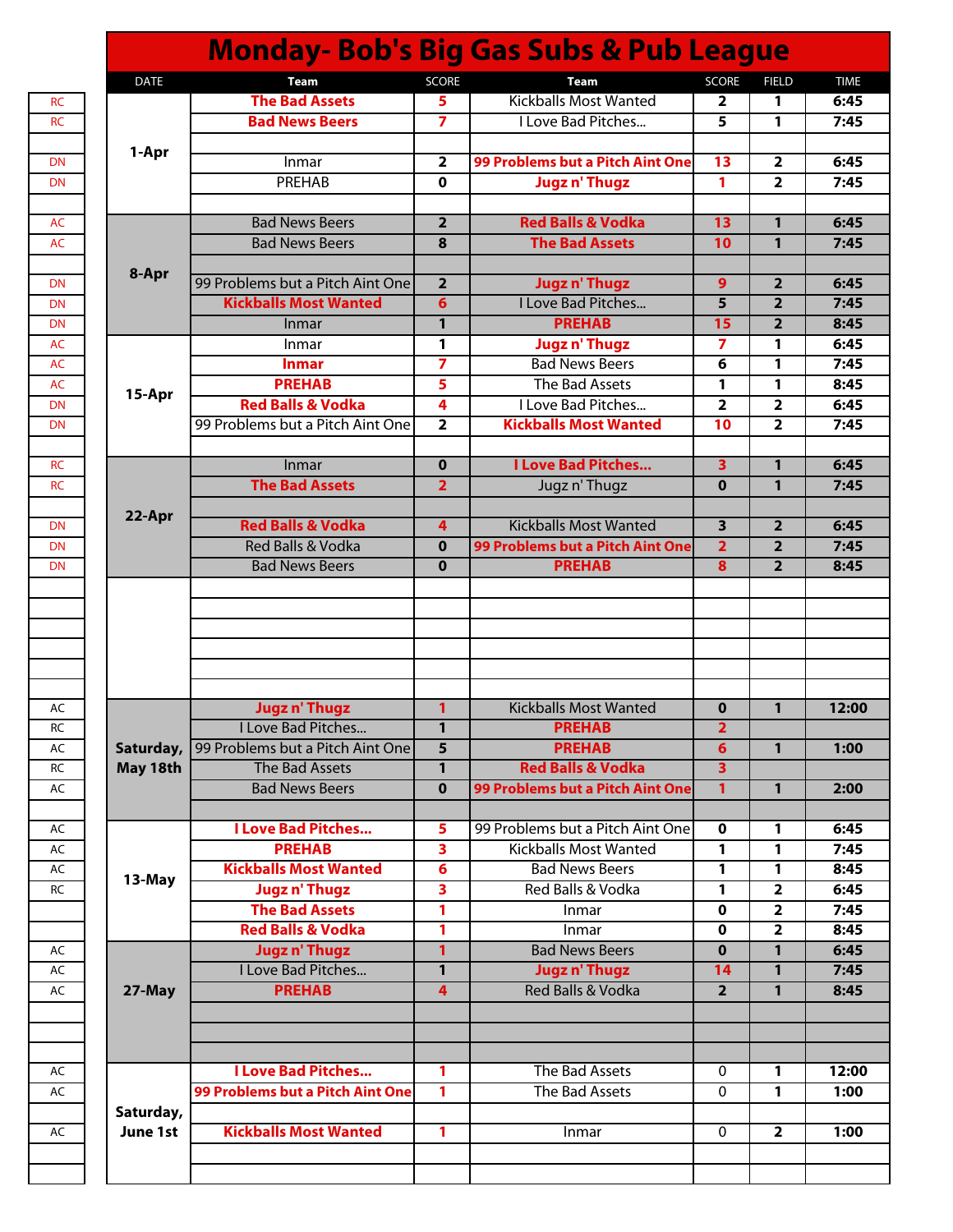|             |                                    |                              | <b>JP Looneys League</b>                             |                         |                |  |
|-------------|------------------------------------|------------------------------|------------------------------------------------------|-------------------------|----------------|--|
| <b>DATE</b> | <b>Team</b>                        | <b>SCORE</b>                 | Team                                                 | <b>SCORE</b>            | <b>FIELD</b>   |  |
|             | Ball-zinga                         | $\mathbf 0$                  | <b>Just One More</b>                                 | 10                      | 1              |  |
|             | <b>Toe Jammers</b>                 | $\mathbf 0$                  | <b>Screw Balls</b>                                   | 1                       | 1              |  |
| 10-Apr      | <b>Ball Busters</b>                | 13                           | Drinker's w/ a Kicking Problem                       | 5                       | 1              |  |
|             |                                    |                              |                                                      |                         |                |  |
|             | <b>Just One More</b>               | 9                            | Drinker's w/ a Kicking Problem                       | $\bf{0}$                | 1              |  |
|             | <b>Screw Balls</b>                 | 12                           | <b>Ball-zinga</b>                                    | $\overline{2}$          | $\mathbf{1}$   |  |
| 17-Apr      | <b>Toe Jammers</b>                 | $\mathbf{1}$                 | <b>Ball Busters</b>                                  | $\mathbf 0$             | 1              |  |
|             | <b>Screw Balls</b>                 | $\overline{\mathbf{z}}$      | <b>Ball Busters</b>                                  | 0                       | 1              |  |
|             | <b>Just One More</b>               | 10                           | Toe Jammers                                          | 0                       | 1              |  |
|             | Ball-zinga                         | 5                            | <b>Drinker's w/ a Kicking Problem</b>                | 8                       | 1              |  |
| 24-Apr      |                                    |                              |                                                      |                         |                |  |
|             | Drinker's w/ a Kicking Problem     | $\mathbf{1}$                 | <b>Toe Jammers</b>                                   | $\overline{\mathbf{2}}$ | $\mathbf{1}$   |  |
|             | <b>Ball Busters</b>                | 4                            | <b>Ball-zinga</b>                                    | $\bf{0}$                | 1              |  |
| 1-May       | <b>Screw Balls</b>                 | $\mathbf 0$                  | <b>Just One More</b>                                 | 9                       | 1              |  |
|             |                                    |                              |                                                      |                         |                |  |
|             |                                    |                              |                                                      |                         |                |  |
| 8-May       |                                    |                              |                                                      |                         |                |  |
|             |                                    |                              | <b>Just One More</b>                                 |                         |                |  |
|             | Ball-zinga                         | $\mathbf 0$                  |                                                      | $\overline{11}$         | 1              |  |
|             | Toe Jammers<br><b>Ball Busters</b> | 1<br>$\overline{\mathbf{3}}$ | <b>Screw Balls</b><br>Drinker's w/ a Kicking Problem | 10<br>$\overline{2}$    | 1<br>1         |  |
| 15-May      | Drinker's w/ a Kicking Problem     | $\overline{\mathbf{0}}$      | <b>Screw Balls</b>                                   | $\overline{13}$         | $\overline{1}$ |  |
|             |                                    |                              |                                                      |                         |                |  |
|             | <b>Just One More</b>               | 11                           | Drinker's w/ a Kicking Problem                       | 1                       | 1              |  |
|             | <b>Toe Jammers</b>                 | $\mathbf{1}$                 | <b>Ball Busters</b>                                  | $6\phantom{a}$          | 1              |  |
|             | <b>Screw Balls</b>                 | $\overline{2}$               | <b>Ball-zinga</b>                                    | 3                       | 1              |  |
| 22-May      | Ball-zinga                         | $\overline{2}$               | <b>Toe Jammers</b>                                   | $\overline{13}$         | 1              |  |
|             |                                    |                              |                                                      |                         |                |  |
|             | <b>Ball-zinga</b>                  | $\mathbf 0$                  | <b>Drinker's w/ a Kicking Problem</b>                | $\overline{\mathbf{5}}$ | $\mathbf{1}$   |  |
|             | <b>Screw Balls</b>                 | $\overline{\mathbf{r}}$      | <b>Ball Busters</b>                                  | $6\phantom{1}$          | 1              |  |
| 29-May      | <b>Just One More</b>               | 10                           | <b>Toe Jammers</b>                                   | $\pmb{0}$               | $\mathbf{1}$   |  |
|             | <b>Ball Busters</b>                | $\overline{\mathbf{0}}$      | <b>Just One More</b>                                 | $\overline{7}$          | $\overline{1}$ |  |
|             |                                    |                              |                                                      |                         |                |  |
|             |                                    |                              |                                                      |                         |                |  |
|             |                                    |                              |                                                      |                         |                |  |
|             |                                    |                              |                                                      |                         |                |  |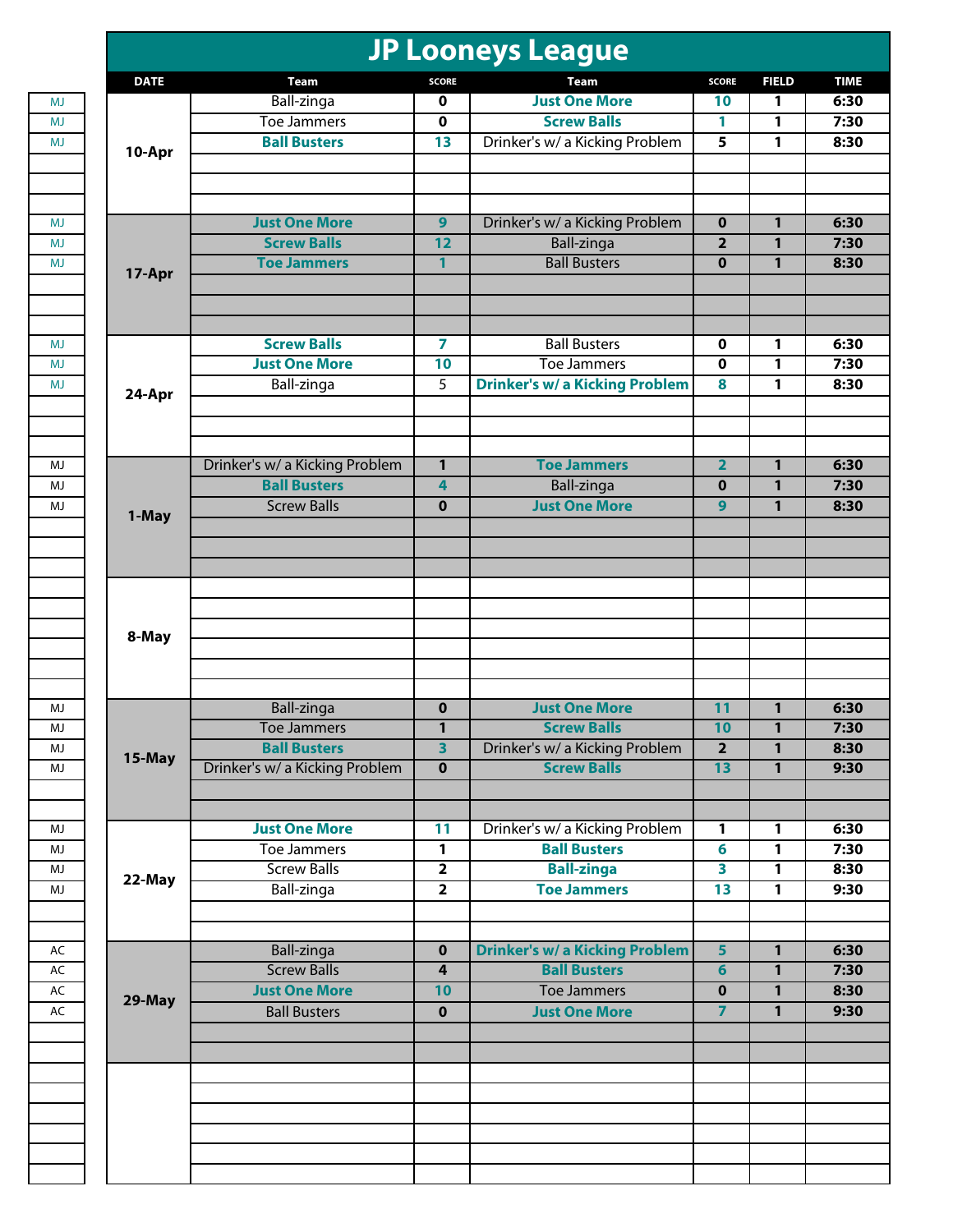|             |                                  |                         | <b>Playoffs</b>               |                         |                         |             |
|-------------|----------------------------------|-------------------------|-------------------------------|-------------------------|-------------------------|-------------|
| <b>DATE</b> | <b>Team</b>                      | <b>SCORE</b>            | Team                          | <b>SCORE</b>            | <b>FIELD</b>            | <b>TIME</b> |
|             | #16 Red Balls & Vodka            | 3                       | #17 Ball Busters              | $\overline{\mathbf{2}}$ | 1                       | 6:45        |
|             | #30 Deja Vu Inkmasters           | 5                       | #35 Where My Pitches At?      | 4                       | 1                       | 7:45        |
|             | Deja Vu Ink Inkmasters           | 1                       | #3 Jugz n' Thugz              | 7                       | 1                       | 8:45        |
| 3-Jun       | #31 I Love Bad Pitches           | 6                       | #34 Balligerent Pitches       | $\overline{\mathbf{3}}$ | $\overline{\mathbf{2}}$ | 6:45        |
|             | <b>#26 Kick Brawlers</b>         | 7                       | #39 Kick This                 | $\mathbf 0$             | $\overline{\mathbf{2}}$ | 7:45        |
|             | <b>Kick Brawlers</b>             | $\overline{11}$         | #7 PREHAB                     | $\overline{ }$          | $\overline{2}$          | 8:45        |
|             | #24 99 Problems but a Pitch Aint | 4                       | #41 Ball-zinga                | $\overline{\mathbf{0}}$ | $\mathbf{1}$            | 6:45        |
|             | 99 Problems but a Pitch Aint     | 6                       | #9 Sacks & Racks              | 5                       | 1                       | 7:45        |
| 5-Jun       | #29 Code Brown                   | 6                       | #36 Ball in You Face          | $\boldsymbol{9}$        | $\mathbf{1}$            | 8:45        |
|             | #32 Drinker's w/ a Kicking Prob  | $\bf{0}$                | #33 We Like Big Bunts         | $\overline{7}$          | $\overline{2}$          | 6:45        |
|             | #27 Toe Jammers                  | 5                       | #38 One Kick Wonders          | $\mathbf{1}$            | $\overline{2}$          | 7:45        |
|             | #23 Recess Rejects               | $\overline{2}$          | #42 Bad News Beers            | 8                       | $\overline{2}$          | 8:45        |
|             | #28 The Odd Balls                | 7                       | #37 Weapons of Mass Consum.   | $\overline{\mathbf{2}}$ | 1                       | 6:45        |
|             | #12 Suck My Kick                 | $\overline{9}$          | #21 Alcoballics Anonymous     | $\overline{\mathbf{2}}$ | 1                       | 7:45        |
|             | #13 Freeballers                  | 6                       | #20 Kickballs Most Wanted     | 1                       | 1                       | 8:45        |
| 12-Jun      | #25 Boswaimians                  | 1                       | #40 Inmar                     | $\mathbf 0$             | $\overline{2}$          | 6:45        |
|             | #22 We Play to Peg               | $\overline{15}$         | #43 Recess Warriors           | $\overline{\mathbf{0}}$ | $\overline{\mathbf{2}}$ | 7:45        |
|             | We Play to Peg                   | 6                       | #11 Pushers                   | 7                       | $\overline{2}$          | 8:45        |
| $17 - Jun$  | #1 Just One More                 | $\overline{\mathbf{z}}$ | #33 We Like Big Bunts         | $\mathbf{1}$            | $\mathbf{1}$            | 6:45        |
|             | <b>Just One More</b>             | 10                      | #16 Red Balls & Vodka         | $\mathbf{1}$            | 1                       | 7:45        |
|             | #3 Jugz n' Thugz                 | 5                       | <b>Kick'n da balls</b>        | 8                       | 1                       | 8:45        |
|             | #14 Kick'n da balls              | $\overline{13}$         | #19 The Bad Assets            | 9                       | $\overline{2}$          | 6:45        |
|             | #4 Honey Badgers                 | $\overline{9}$          | #36 Ball in Yo Face           | $\overline{\mathbf{0}}$ | $\overline{2}$          | 7:45        |
|             | <b>Honey Badgers</b>             | 6                       | #13 Freeballers               | $\overline{\mathbf{3}}$ | $\overline{2}$          | 8:45        |
|             | #5 Pitch, Please                 | $\overline{12}$         | #28 The Odd Balls             | 3                       | 1                       | 6:45        |
|             | <b>Pitch, Please</b>             | $\overline{\mathbf{3}}$ | #12 Suck My Kick              | 1                       | 1                       | 7:45        |
|             | <b>We Got the Runs</b>           | 3                       | #24 99 Problems but a Pitch   | $\mathbf 0$             | 1                       | 8:45        |
| $19 - Jun$  | #8 We Got The Runs               | 8                       | #25 Boswaimians               | 4                       | $\overline{2}$          | 6:45        |
|             | #10 New Kicks on the Block       | 1                       | #42 Bad News Beers            | $\mathbf 0$             | $\overline{2}$          | 7:45        |
|             | New Kicks on the Block           | 3                       | <b>#26 Kick Brawlers</b>      | 8                       | $\overline{\mathbf{2}}$ | 8:45        |
|             | #15 Screw Balls                  | $\bf{0}$                | #18 Natural Born Kickers      | 1                       | $\mathbf{1}$            | 6:45        |
|             | #2 America!                      | U                       | #31 I Love Bad Pitches        | 11                      | 1                       | 7:45        |
| 20-Jun      | <b>Natural Born Kickers</b>      | 4                       | America! / I Love Bad Pitches | 3                       | 1                       | 8:45        |
|             | #6 Roger's Moustache             | 5                       | #27 Toe Jammers               | $\overline{\mathbf{3}}$ | $\overline{\mathbf{2}}$ | 6:45        |
|             | <b>Roger's Moustache</b>         | 5                       | #11 Pushers                   | $\overline{\mathbf{4}}$ | $\overline{2}$          | 7:45        |
|             |                                  |                         |                               |                         | $\overline{\mathbf{2}}$ | 8:45        |
|             | # Just One More                  | 10                      | #8 We Got The Runs            | $\overline{9}$          | 1                       | 6:45        |
| 24-Jun      | #4 Honey Badgers                 | 4                       | #5 Pitch, Please              | 3                       | 1                       | 7:45        |
|             | #18 Natural Born Kickers         | 9                       | #26 Kick Brawlers             | 5                       | 1                       | 8:45        |
|             | #6 Roger's Moustache             | 6                       | #14 Kick'n da balls           | $\mathbf{1}$            | $\overline{2}$          | 8:45        |
|             | <b>Just One More</b>             | $\overline{\mathbf{3}}$ | <b>Honey Badgers</b>          | $\overline{\mathbf{2}}$ | $\mathbf{1}$            | 6:45        |
| 27-Jun      | <b>Just One More</b>             | 5                       | Roger's Moustache             | $\mathbf{1}$            | 1                       | 7:45        |
|             | <b>Roger's Moustache</b>         | 6                       | <b>Natural Born Kickers</b>   | 4                       | $\overline{2}$          | 6:45        |
|             | <b>Honey Badgers</b>             | 6                       | <b>Natural Born Kickers</b>   | $\overline{\mathbf{4}}$ | $\overline{2}$          | 7:45        |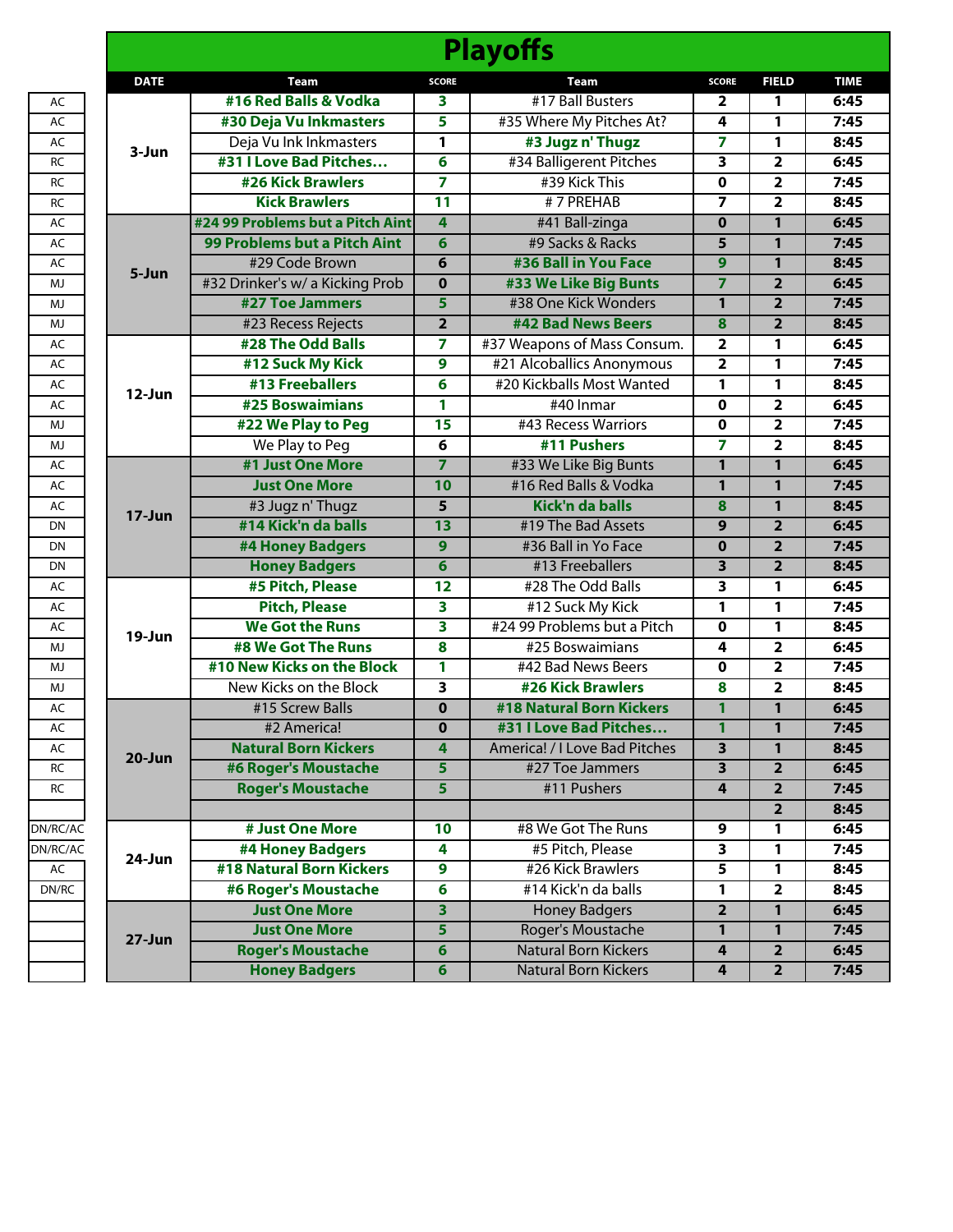## Playoff Rankings

## TOP 6 SEEDS WILL BE DIVISION WINNERS

|                         | <b>SEED</b>    |                |                                    | w              | L              | PCT.  |
|-------------------------|----------------|----------------|------------------------------------|----------------|----------------|-------|
|                         | 11-May         | $(+/-)$        |                                    |                |                |       |
| 1                       | $\overline{4}$ | 3              | <b>Just One More</b>               | 8              | $\mathbf{0}$   | 1.000 |
| $\overline{\mathbf{2}}$ | 1              | $-1$           | America!                           | 8              | $\mathbf 0$    | 1.000 |
| 3                       | 6              | 3              | Jugz n' Thugz                      | $\overline{7}$ | $\mathbf{1}$   | 0.875 |
| 4                       | 1              | $-3$           | <b>Honey Badgers</b>               | $\overline{7}$ | 1              | 0.875 |
| 5                       | $\overline{7}$ | $\overline{2}$ | Pitch, Please                      | $\overline{7}$ | 1              | 0.875 |
| 6                       | 5              | $-1$           | Roger's Moustache                  | 6              | $\overline{2}$ | 0.750 |
|                         |                |                |                                    |                |                |       |
| $\overline{\mathbf{z}}$ | 5              | $-2$           | <b>PREHAB</b>                      | $\overline{7}$ | 1              | 0.875 |
| 8                       | 1              | $-7$           | <b>We Got The Runs</b>             | $\overline{7}$ | 1              | 0.875 |
| 9                       | 7              | $-2$           | Sacks & Racks                      | 6              | $\overline{2}$ | 0.750 |
| 10                      | 16             | 6              | New Kicks on the Block             | 6              | $\overline{2}$ | 0.750 |
| 11                      | 5              | $-6$           | Pushers                            | 6              | $\overline{2}$ | 0.750 |
| 12                      | 7              | $-5$           | <b>Suck My Kick</b>                | 5              | 3              | 0.625 |
| 13                      | 17             | 4              | Freeballers                        | 5              | 3              | 0.625 |
| 14                      | 17             | 3              | Kick'n da balls                    | 5              | 3              | 0.625 |
| 15                      | 12             | $-3$           | <b>Screw Balls</b>                 | 5              | 3              | 0.625 |
| 16                      | 12             | $-4$           | Red Balls & Vodka                  | 5              | 3              | 0.625 |
| 17                      | 23             | 6              | <b>Ball Busters</b>                | 5              | 3              | 0.625 |
| 18                      | 7              | $-11$          | <b>Natural Born Kickers</b>        | 5              | 3              | 0.625 |
| 19                      | 12             | $-7$           | <b>The Bad Assets</b>              | 4              | 4              | 0.500 |
| 20                      | 23             | 3              | <b>Kickballs Most Wanted</b>       | 4              | 4              | 0.500 |
| 21                      | 17             | $-4$           | <b>Alcoballics Anonymous</b>       | $\overline{4}$ | 4              | 0.500 |
| 22                      | 17             | $-5$           | We Play to Peg                     | 4              | 4              | 0.500 |
| 23                      | 27             | 4              | <b>Recess Rejects</b>              | 4              | 4              | 0.500 |
| 24                      | 23             | $-1$           | 99 Problems but a Pitch Aint One   | 4              | 4              | 0.500 |
| 25                      | 17             | -8             | <b>Boswaimians</b>                 | 4              | 4              | 0.500 |
| 26                      | 22             | $-4$           | <b>Kick Brawlers</b>               | 4              | 4              | 0.500 |
| 27                      | 23             | $-4$           | Toe Jammers                        | 3              | 5              | 0.375 |
| 28                      | 31             | 3              | The Odd Balls                      | 3              | 5              | 0.375 |
| 29                      | 41             | 12             | Code Brown                         | 3              | 5              | 0.375 |
| 30                      | 31             | $\mathbf{1}$   | Deja Vu Inkmasters                 | $\overline{3}$ | 5              | 0.375 |
| 31                      | 29             | $-2$           | I Love Bad Pitches                 | 3              | 5              | 0.375 |
| 32                      | 40             | 8              | Drinker's w/ a Kicking Problem     | $\overline{2}$ | 6              | 0.250 |
| 33                      | 28             | $-5$           | We Like Big Bunts                  | $\overline{2}$ | 6              | 0.250 |
| 34                      | 31             | $-3$           | <b>Balligerent Pitches</b>         | $\overline{2}$ | 6              | 0.250 |
| 35                      | 31             | -4             | Where My Pitches At?               | $\overline{2}$ | 6              | 0.250 |
| 36                      | 39             | $\overline{3}$ | <b>Ball in Yo Face</b>             | 1              | $\overline{7}$ | 0.125 |
| 37                      | 31             | -6             | <b>Weapons of Mass Consumption</b> | 1              | $\overline{7}$ | 0.125 |
| 38                      | 31             | $-7$           | <b>One Kick Wonders</b>            | $\mathbf{1}$   | $\overline{7}$ | 0.125 |
| 39                      | 41             | $\overline{2}$ | <b>Kick This</b>                   | $\mathbf{1}$   | $\overline{7}$ | 0.125 |
| 40                      | 31             | -9             | Inmar                              | 1              | $\overline{7}$ | 0.125 |
| 41                      | 29             | $-12$          | Ball-zinga                         | $\mathbf{1}$   | $\overline{7}$ | 0.125 |
| 42                      | 31             | $-11$          | <b>Bad News Beers</b>              | 1              | $\overline{7}$ | 0.125 |
| 43                      | 41             | $-2$           | <b>Recess Warriors</b>             | $\mathbf 0$    | 8              | 0.000 |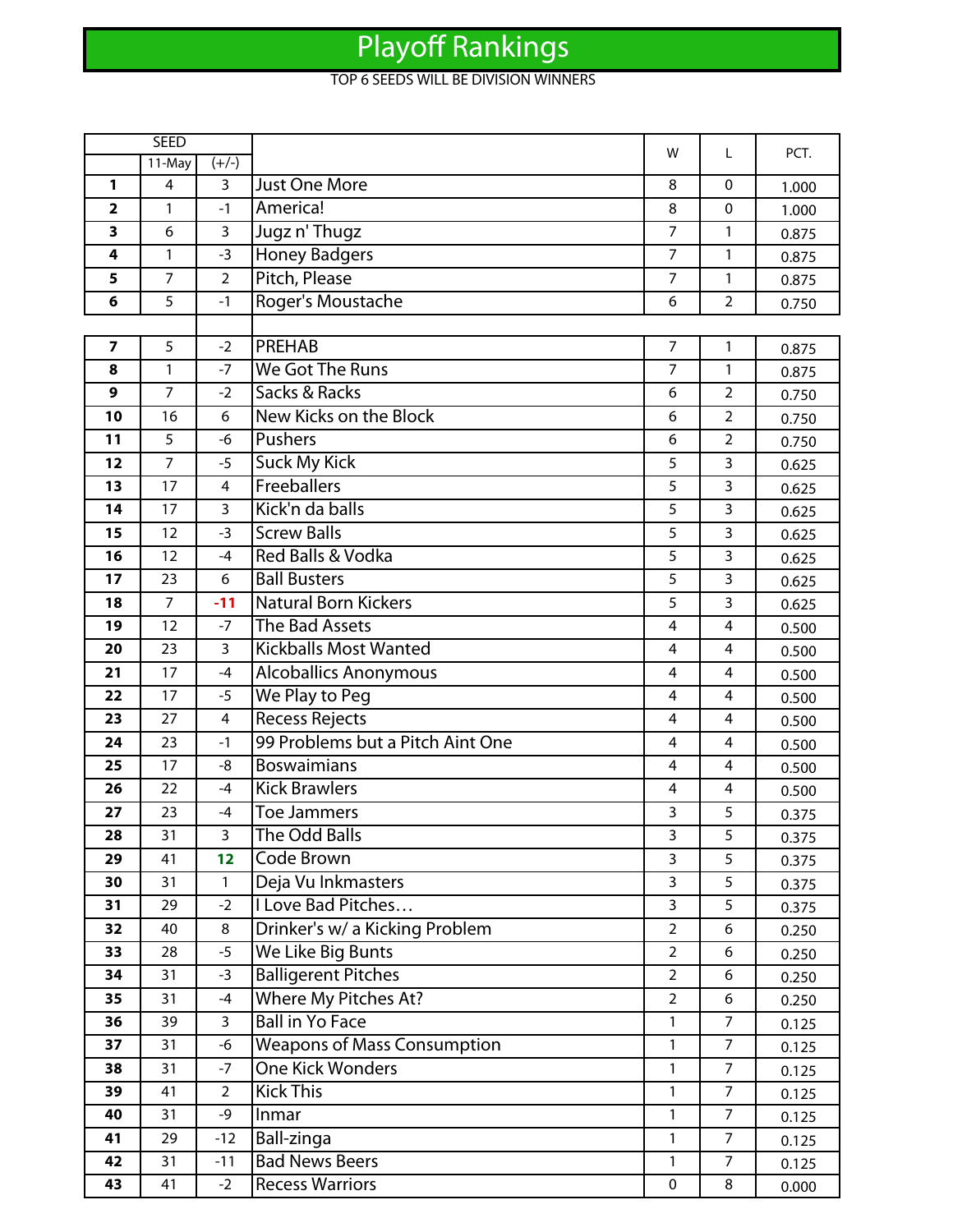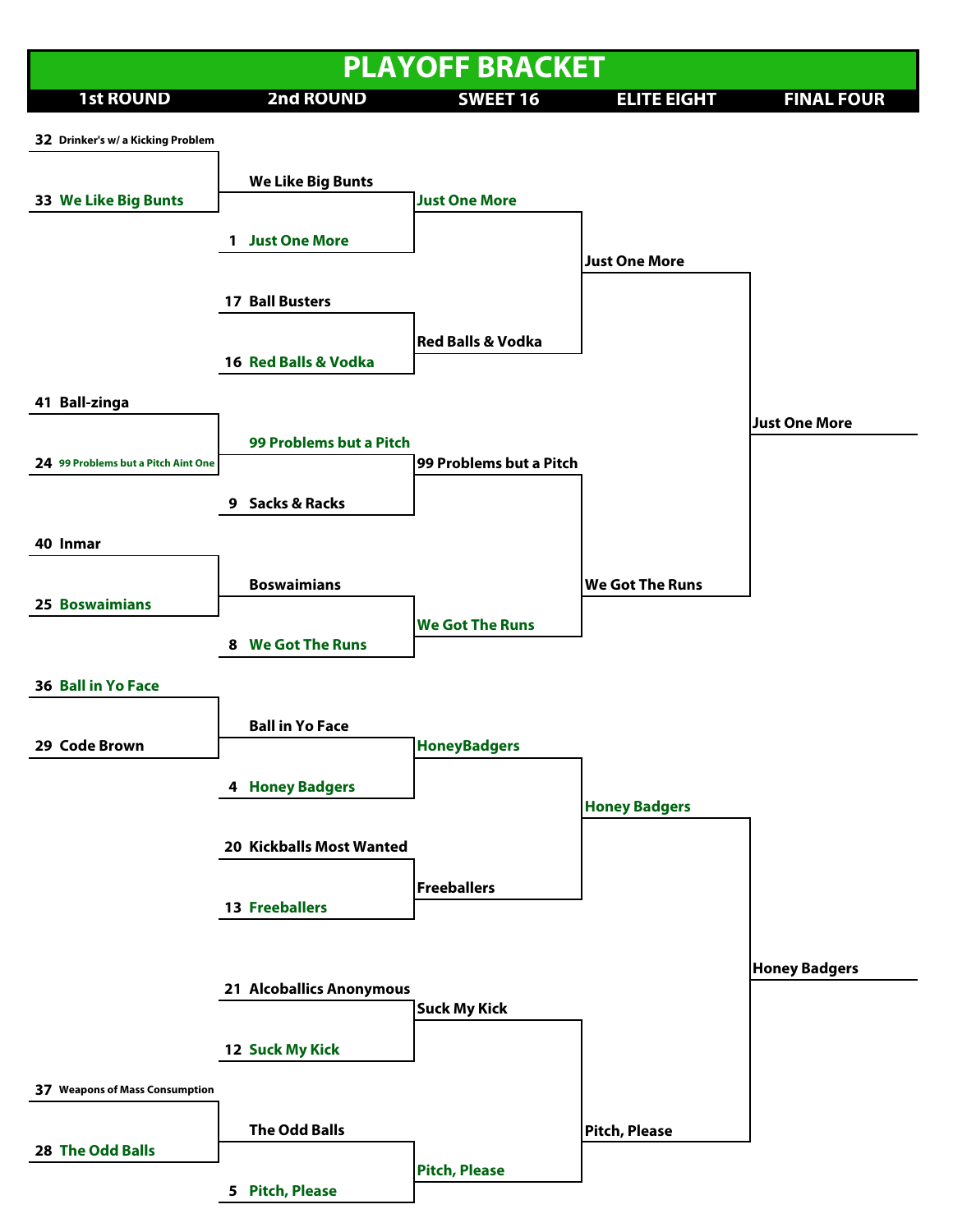